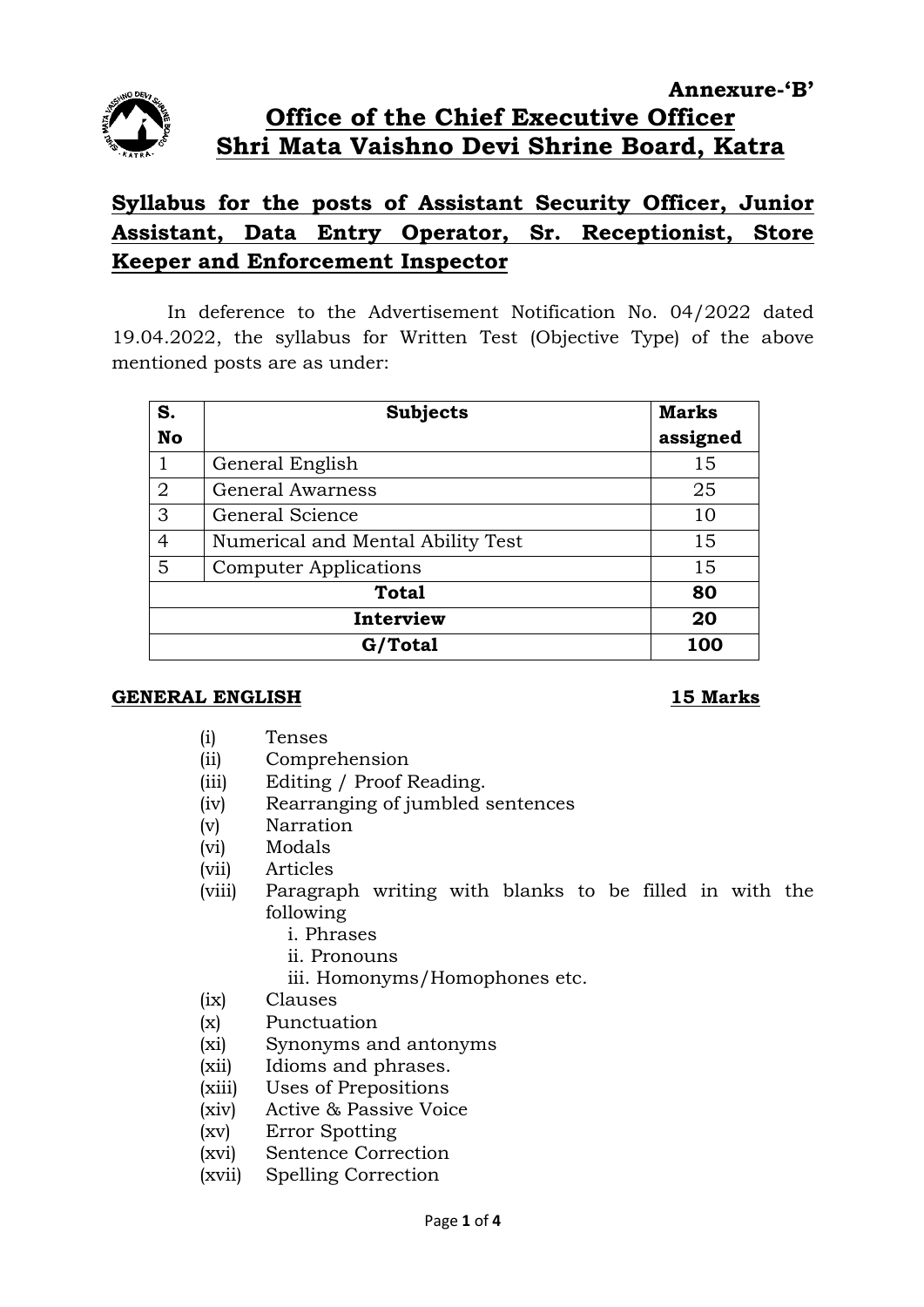### **GENERAL AWARENESS 25 Marks**

- (i) Indian History with special reference to Freedom struggle
- (ii) Indian Constitution- Basic features- Preamble, Fundamental Rights, Fundamental Duties, Directive Principles of State Policy
- (iii) First in world (Adventure, Sports, Discoveries)
- (iv) First in India (Adventure, Sports, Discoveries)
- (v) Popular Personalities (Politics, Scientific discoveries, Geographical, Sports, History)
- (vi) The Newspaper world (Current Dailies & Weeklies of India)
- (vii) Languages & Culture
- (viii) Science & Technology
- (ix) International Organisations- UNO, WHO, WTO, IMF, UNESCO, UNCTAD etc.
- (x) Important Regional Organizations and Blocs- BRICS, OPEC, ASEAN, SAARC, BIMSTEC, G-20, G-7 etc.
- (xi) Sustainable Development Goals
- (xii) Communicable Diseases- cure and prevention
- (xiii) NCDC- COVID-19 SOPs, Advisories, Guidelines etc
- (xiv) World famous Awards
- (xv) The world of Sports
- (xvi) Agriculture in economic development; Industrialization and economic development.
- (xvii) Foreign Trade & Balance of payments
- (xviii) New economic reforms
- (xix) Inflation, Monitory Policy, Fiscal Policy, Capital Markets, Role of RBI, Taxation in India- Direct & Indirect Tax - CBDT, GST etc.
- (xx) India's Atomic Research Programme,
- (xxi) Thermal / Nuclear/ Hydro Power Plants in India.
- (xxii) Current Events of National and International importance
- (xxiii) Political & Physical divisions of India
- (xxiv) Indian Culture, Heritage and Freedom Struggle/Movement.
- (xxv) Demography- Census, its feature and functions.
- (xxvi) Important Rivers & Lakes in India.
- (xxvii) Weather, Climate, Crops, Means of Transport of India.

(xxviii) J&K UT

- a) Popular names of personalities and their achievements/ Contribution.
- b) Weather, Climate, Crops, Means of Transport.
- c) J&K History,Economy and Culture
- d) Flora and Fauna of J&K
- e) Rivers and Lakes.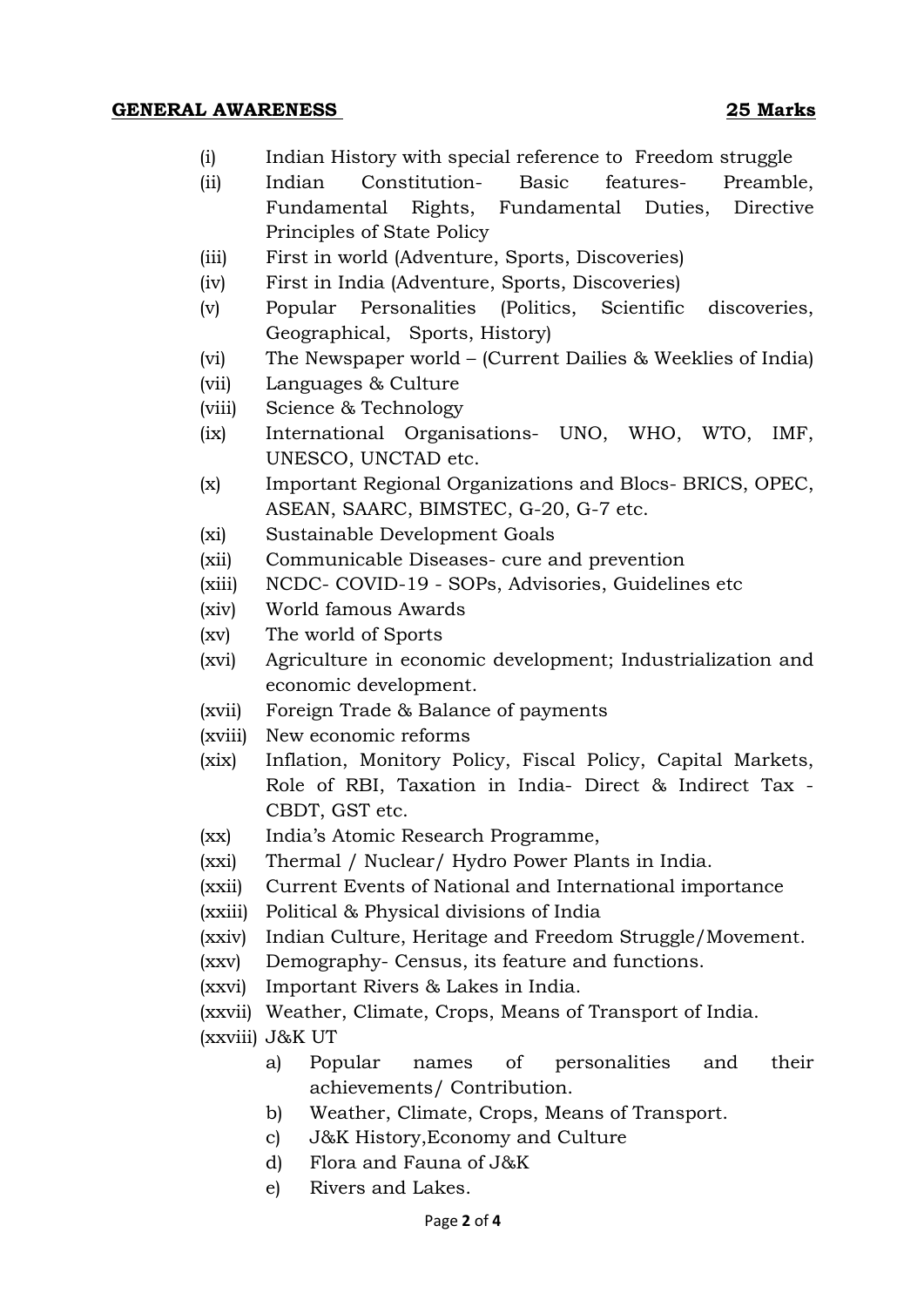- f) Important Tourist Destinations.
- g) J&K Panchayati Raj Act, 1989 (as ameneded upto December, 2020), 73rd& 74th Constitutional amendments.
- h) J&K Reorganisation Act, 2019
- i) Shri Mata Vaishno Devi Shrine Board related information.

### **GENERAL SCIENCE 10 Marks**

- (i) Various sources of energy; conventional sources of energy; improvement in technology for using conventional source of energy (Biomass and wind energy)
- (ii) Non-conventional sources of energy (Solar energy,Tidal energy).
- (iii) Mechanics, Rest, motion, Velocity, acceleration, Newton Laws of motion,
- (iv) Voltage, Current, Resistance, Power, D.C Batteries
- (v) Waves, light as a wave, Sound waves, Transverse and longitudinal waves.
- (vi) Structure of Atom
- (vii) Solids, Liqids and Gases (Basics)
- (viii) Life processes: Nutrition and its types, Respiration, Transportation of water, food and minerals in plants.
- (ix) Vitamins- Diseases related to vitamin deficiency.
- (x) Environmental pollution.
- (xi) Ecosystem Its components, Food chains and Food webs.
- (xii) Ozone layer, its depletion, Green House Effect.
- (xiii) Importance of water in life

### **NUMERICAL AND MENTAL ABILITY TEST 15 Marks**

### **Basic Arithmetic:**

- (i) Number System
- (ii) Square Roots
- (iii) Basic algebra
- (iv) Percentage
- (v) Average
- (vi) Profit & Loss
- (vii) Discount
- (viii) Time & Distance
- (ix) Ratio & Proportion
- (x) Time & Work
- (xi) Simple & Compound Interest

# **Mental Ability:**

- (i) Number series.
- (ii) Letter series.
- (iii) Coding decoding.
- (iv) Direction sense.